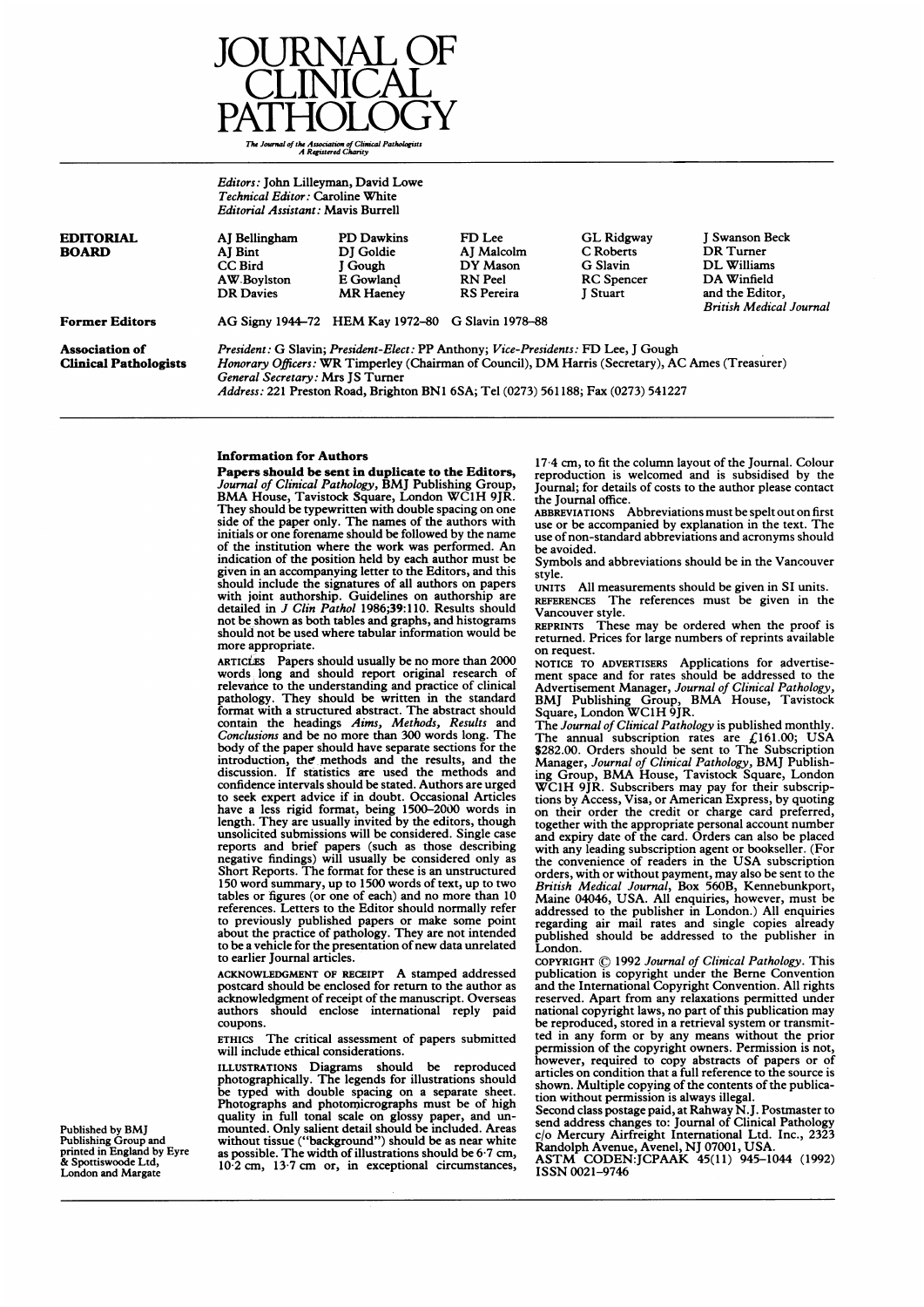### UNITED KINGDOM NATIONAL BREAST SCREENING PROGRAMME TRAINING COURSES FOR PATHOLOGISTS

The following courses are offered in 1993 by the designated National Training Centres. All courses are aimed at pathologists (registrars, senior registrars, consultants) dealing with breast pathology generated from screening and symptomatic practice. Applications are welcome from EC and other countries. Some courses may be appropriate for senior medical laboratory scientific staff.

#### ]EDINBURGH 15-16th April 1993

Breast Screening Pathology in Assessment Treatment and Audit, lectures and workshops with emphasis on techniques and evaluation of data Tutor Dr T <sup>J</sup> Anderson.

Conjoint update courses with radiologists and surgeons are being planned.

#### 12th May 1993

Breast Cytopathology, workshops and lectures covering screening and symptomatic breast cytology. Tutors Dr Euphemia McGoogan and Dr Joan Lamb.

Further information from Dr T <sup>J</sup> Anderson Department of Pathology University of Edinburgh Medical School Teviot Place Edinburgh EH8 9AG. Tel. 031-650-2888.

#### GUILDFORD

#### 26-27th April 1993 and 27-28th September 1993

Practical Breast Screening Pathology, with emphasis on case studies and workshops. Tutors Dr M Cook and Dr Grace McKee.

Further information from Mrs M Cameron Training Co-ordinator Jarvis Screening and Training Centre Stoughton Road Guildford Surrey GUI ILJ. Tel.0483 571821.

#### KINGS COLLEGE HOSPITAL LONDON

#### 17-18th May 1993

Breast Screening Histopathology and Cytopathology, Short presentations with emphasis on workshops. Tutors Dr S Humphreys and Dr Rosemary Millis.

Further information from Dr <sup>S</sup> Humphreys Department of Morbid Anatomy King's College Hospital Denmark Hill London SE5. Tel 071-274 6222.

#### NOTTINGHAM

#### 22nd February 1993 and 13th October 1993

Multidisciplinary Update Course on interval cancers and changes in the management of breast cancer. Lessons learnt so far from NHS Breast Screening programme, including progress reports on associated Clinical Trials.

#### 7-9th June 1993 and 29th November - 1st December 1993.

Multidisciplinary Course on Breast Screening, covering radiological, clinical and pathological aspects of breast screening theory and practice.

Tutors Dr C W Elston and Dr I O Ellis

#### 29-30th March 1993

Course on Fine Needle Aspiration Cytology of the Breast (in conjunction with the British Society for Clinical Cytology), lectures and workshops, including teaching slide sets, on all aspects of screening and symptomatic breast cytology. Faculty includes lecturers from all the major Training Centres in the U K.

Further information from Mrs B Price Training Co-ordinator Breast Screening Training Unit City Hospital Hucknall Road Nottingham NG5 IPB. Tel. 0602/691689.

#### ROYAL MARSDEN HOSPITAL LONDON

2nd April 1993 and 29th October 1993

Breast Cytodiagnosis Workshop, a microscopy workshop covering all aspects of breast cytodiagnosis Tutors Dr P A Trott and Dr <sup>J</sup> P Sloane.

Further information from: Dr P A Trott Department of Cytopathology Royal Marsden Hospital Fulham Road London SW3 6JJ. Tel 071-352-8171.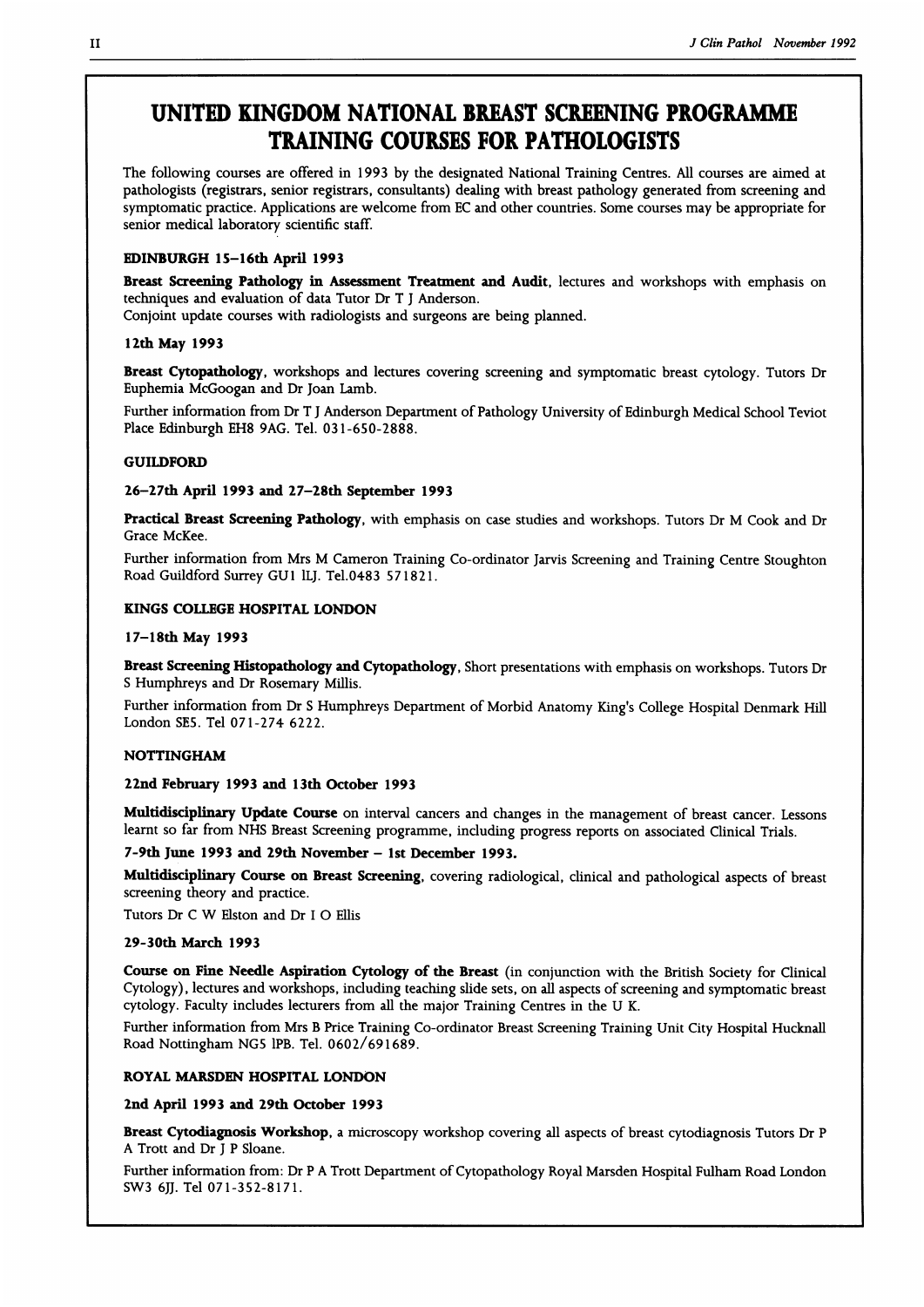

#### THE COURSE FEE IS £225

Numbers are restricted and early application is advised.

Further information and application forms are available from: Mrs W <sup>E</sup> Scott, Administrative Assistant West of Scotland Committee for Postgraduate Medical Education University of Glasgow, GLASGOW G12 8QQ Telephone: 041 339 8855, extension 4741

#### coocpmc



 $UKE6.95; Abroad E8.00$  $(BMA$  members £6.45 or £7.50) including postage, by air abroad

# ORDER YOUR COPY

# An excellent beginner's guide

The extraordinary technical developments in molecular biology over the past few years, and the equally rapid advances in understanding of cell biology, will almost certainly result in far reaching changes in medical research and practice. In this collection of articles experts in molecular and cell biology provide the background information to give clinicians an insight into the way in which the medical sciences may be moving over the next few years and into the exciting possibilities opening up for the treatment of genetic disorders, cancer, and the common illnesses of Western society such as degenerative vascular disease and diabetes.

|                                                                                    | Available from: BRITISH MEDICAL JOURNAL,<br>PO Box 295, London WC1H 9TE, medical booksellers | to British Medical Journal                                                                      |
|------------------------------------------------------------------------------------|----------------------------------------------------------------------------------------------|-------------------------------------------------------------------------------------------------|
| $0.95$ ; $A broad\,\pounds8.00$<br>mbers £6.45 or £7.50)<br>postage, by air abroad | or the BM7 bookshop in BMA House<br><b>BASIC MOLECULAR &amp; CELL BIOLOGY</b>                | Debit my credit card (please tick box)<br>$\Box$ Visa $\Box$ American Express $\Box$ Mastercard |
| R YOUR COPY                                                                        | NAME<br>ADDRESS                                                                              | Signature                                                                                       |
| <b>NOW</b>                                                                         | POSTCODE ________                                                                            | $\Box$ Please send me a book catalogue                                                          |